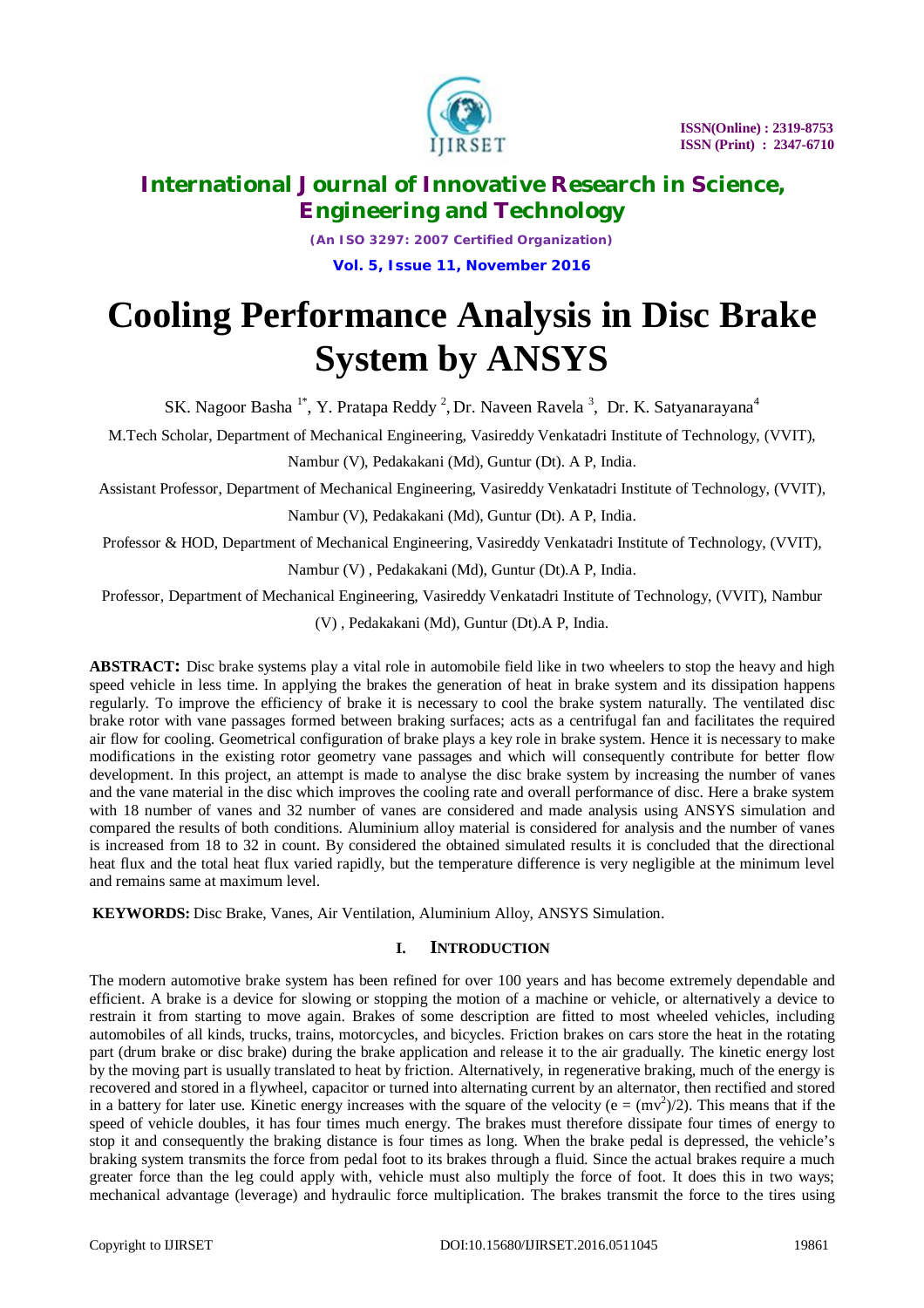

*(An ISO 3297: 2007 Certified Organization)*

#### **Vol. 5, Issue 11, November 2016**

friction. The typical brake system consists of disk brakes in front and either disk or drum brakes in the rear connected by a system of tubes and hoses that link the brake at each wheel to the master cylinder. Other systems that are connected with the brake system include the parking brakes, power brake booster and the anti-lock system.

#### **II. LITERATURE REVIEW**

**Y. Yildiz et al** ., **[1]** have studied on a stress analysis of three different ventilated brake discs using the finite Element method., the cross drilled disc, the cross-slotted disc, and the cross-slotted with a side groove disc, were manufactured, and their braking force performances were investigated experimentally together with a solid disc. Analyses results showed that the maximum stress generations were formed on the ventilated discs in comparison to the solid disc. However, these comparisons indicate that the application of varying force distributions along brake pads reduces the stresses on ventilated discs by 8.8% to 19.1%.

**Mesut Duzgun et al., [2]** has studied Investigation of thermo-structural behaviours of different ventilation applications on brake discs. In this study, the thermal behaviours of ventilated brake discs using three different configurations were investigated at continuous brake conditions in terms of heat generation and thermal stresses with finite element analysis. The results were compared with a solid disc. Heat generation on solid brake discs reduced to a maximum of 24% with ventilation applications. The experimental study indicated finite element temperature analysis results in the range between 1.13% and 10.87%.

**M. Pevec et al.,[3]** have studied the common method that is used for predicting the temperatures in the brake disc during braking is numerical simulation analysis. With the help of Computational Fluid Dynamics, the flow through a vehicle ventilated brake disc of known geometry was determined, and the wall heat transfer coefficients for all vehicle speeds and brake disc temperatures were calculated. The results were then imported into a thermal numerical simulation of a sequential braking vehicle test. The results showed that the consideration of cooling factors has a significant impact on temperature courses.

**Sung Pil Jung et al ., [4]** have studied Thermal Characteristic Analysis and Shape Optimization of a Ventilated Disc. The mathematical analysis is done to obtain braking power generation, and by appling the thermal energy the heat flux is calculated, from 130 km/h to 0 km/h with deceleration of 0.4 g. The shape of the cross section of the disc is optimized according to the response surface analysis method in order to minimize the temperature rise and thermal deformation.

**Pyung Hwang et al., [5]** have studied on 3D thermo-mechanical coupling model of temperature and thermal stress in ventilated disc brake based. In this study, the temperature and thermal stress in the ventilated disc-pad brake during single brake is investigated. The brake disc is decelerated at the initial speed with constant acceleration, until the disc comes to a stop. The ventilated pad-disc brake assembly is built by a 3D model with a thermo-mechanical coupling boundary condition and multi-body model technique.

**Ali Belhocine et al., [6]** have studied Thermal analysis of a solid brake disc. The objective of this study is to analyze the thermal behavior of the full and ventilated brake discs of the vehicles using computing code ANSYS. The modeling of the temperature distribution in the disc brake is used to identify such as the type of braking, the geometric design of the disc and the material used. The results obtained by the simulation are satisfactory compared with those of the specialized literature.

**Jaeyoung Kang et al**., **[7]** has studied Squeal analysis of gyroscopic disc brake system based on finite element method. The dynamic instability of a car brake system with a rotating disc in contact with two stationary pads is studied. For actual geometric approximation, the disc is modelled as a hat-disc shape structure by the finite element method.. The corresponding gyroscopic matrix of the disc is constructed by introducing the uniform planar-mesh method. The dynamic instability of a gyroscopic non conservative brake system is numerically predicted with respect to system parameters. The results show that the squeal propensity for rotation speed depends on the vibration modes participating in squeal modes. Moreover, it is highlighted that the negative slope of friction coefficient takes an important role in generating squeal in the in-plane torsion mode of the disc.

**Sung Pil Jung et al**.., **[8]** have studied Thermo Mechanical Finite Element Analysis of Hot Judder Phenomenon of a Ventilated Disc Brake System. In this paper hot judder characteristics of a ventilated disc brake system are discussed. Three dimensional finite element models of the ventilated disc, pads and pistons are created, and a fully coupled thermo mechanical analysis of the hot judder phenomenon of the disc brake system is performed using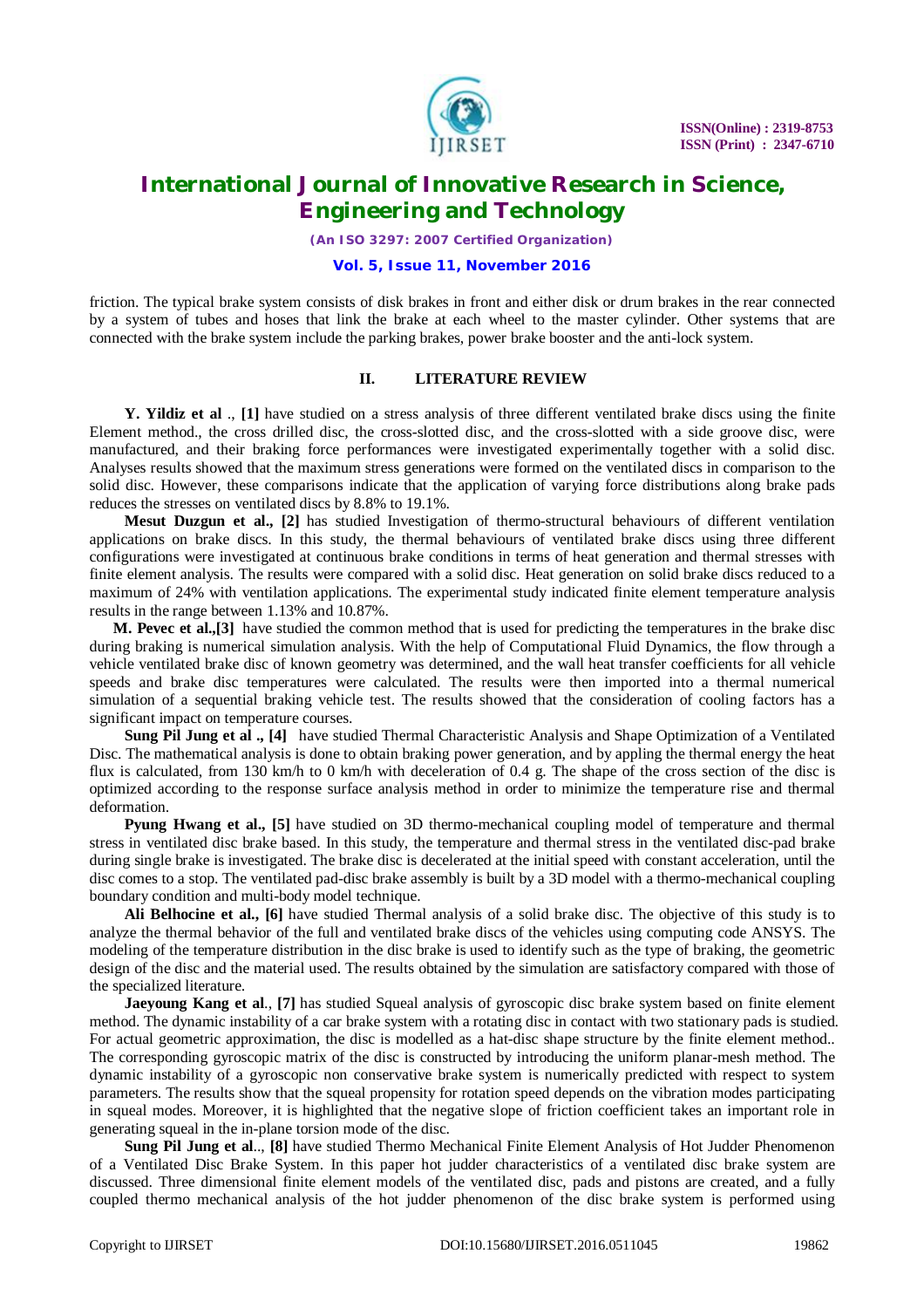

*(An ISO 3297: 2007 Certified Organization)*

#### **Vol. 5, Issue 11, November 2016**

SAMCEF. The brake dynamo test is carried out according to the high speed judder test mode. The evolution of the temperature distribution on the disc surface is described, and the hot spot generation process is investigated. The simulation results such as the maximum disc temperature, BTV are compared to the data from the dynamo test, and the reliabilities of the analysis technique and simulation model presented in this paper are verified.

**Sung-Soo Kang et al., [9]** have studied Thermal deformation and stress analysis of disk brakes by finite element method. The thermal characteristics of disk brakes, thermal deformation analysis and thermal stress analysis due to heat transfer were carried out through the finite element analysis for ventilated disk and solid disk. By comparing the maximum temperature in the braking process, the ventilated disk showed a lower temperature than the solid disk and effect of temperature increase and decrease, depending on the vent area generated in the flange part of the disk. The thermal deformation in ventilated disk type occurs in all directions by 0.1162 mm, thermal distribution in the circumferential direction showed large deviation, about 0.017 mm due to the vents.

**Byeong- Choon Goo et al**., **[10]** have studied Thermal fatigue of cast iron brake disk materials. In this paper to develop cast-iron brake disks with high heat resistance to thermal shock loading, three candidate materials were developed. The main components were Fe, C, Si, Mn, Ni, Cr, Mo, Cu and Al. The mechanical and thermal properties of the candidates were measured. After the literature survey it is decided that dissertation work is to develop for weight optimization of disc and to increase cooling effect with compared to the existing disc.

**Rajendra Pohane, R. G. Choudhari et al., [11]** FEM model is prepared for contact analysis. A three dimensional finite element model of the brake pad and the disc is developed to calculate static structural analysis, and transient state analysis. The comparison is made between the solid and ventilated disc keeping the same material properties and constraints and using general purpose finite element analysis. This paper discusses how general purpose finite element analysis software can be used to analyse the equivalent (von-misses) stresses  $\&$  the thermal stresses at disc to pad interface.

**Masayuki and Mikio et al., [12]** studied the effect of contact angle on the squeal using beam on disc system with variable angle of the rod. Their results showed that when the rod angle is in the same direction with the disc rotation, rubbing and squeal occurs and the vibration increases with increasing the rod angle.

#### **III. FINITE ELEMENT METHOD**

Finite Element Method is a powerful numerical tool used to find out stress analysis and deformations occurred in beams, trusses, planes and in automotive machine components. If component is felt difficulty in analysing then it is considered as small parts called elements. Then these element are joined with the help of nodes .By providing a serial numbers these all elements are joined to make a global system of component .Finally the boundary conditions are applied and we solve the equations and find out the unknown quantities. But these solutions give the approximate values but not exact solution. To solve the bigger matrices we depend on the software packages that solves the problems easily like as ANSYS. The various steps involved in Finite element analysis are in three stages .They are Preprocessing, Processing and Post processing.

i) **Pre-processing:** It involves selection of element, providing element shape, thermal conductivity, and density of material, nodes, and boundary conditions etc., which are treated as the initial information to solve the problem.

ii) **Processing:** In this the problem is solved using the above given shape, size and values of boundary conditions to the appropriate level of solution.

iii)**Post processing:** It provides the file output that is deformations, mode shapes, thermal distribution, etc., and list out the magnitudes of various processes.

### **IV. ASSUMPTIONS AND MATERIAL PROPERTIES CONSIDERED FOR ANALYSIS**

- 4.1 The following assumptions are made to do an analysis where the behaviour of material is assumed to be Isotropic and the thermal conductivity of the material is uniform in all directions of the material. They assumptions are as follows
	- Brakes are applied on Two and Four wheels.
	- Thickness of 5mm is considered for all the models.
	- The disc brake model used is of Ventilated Type.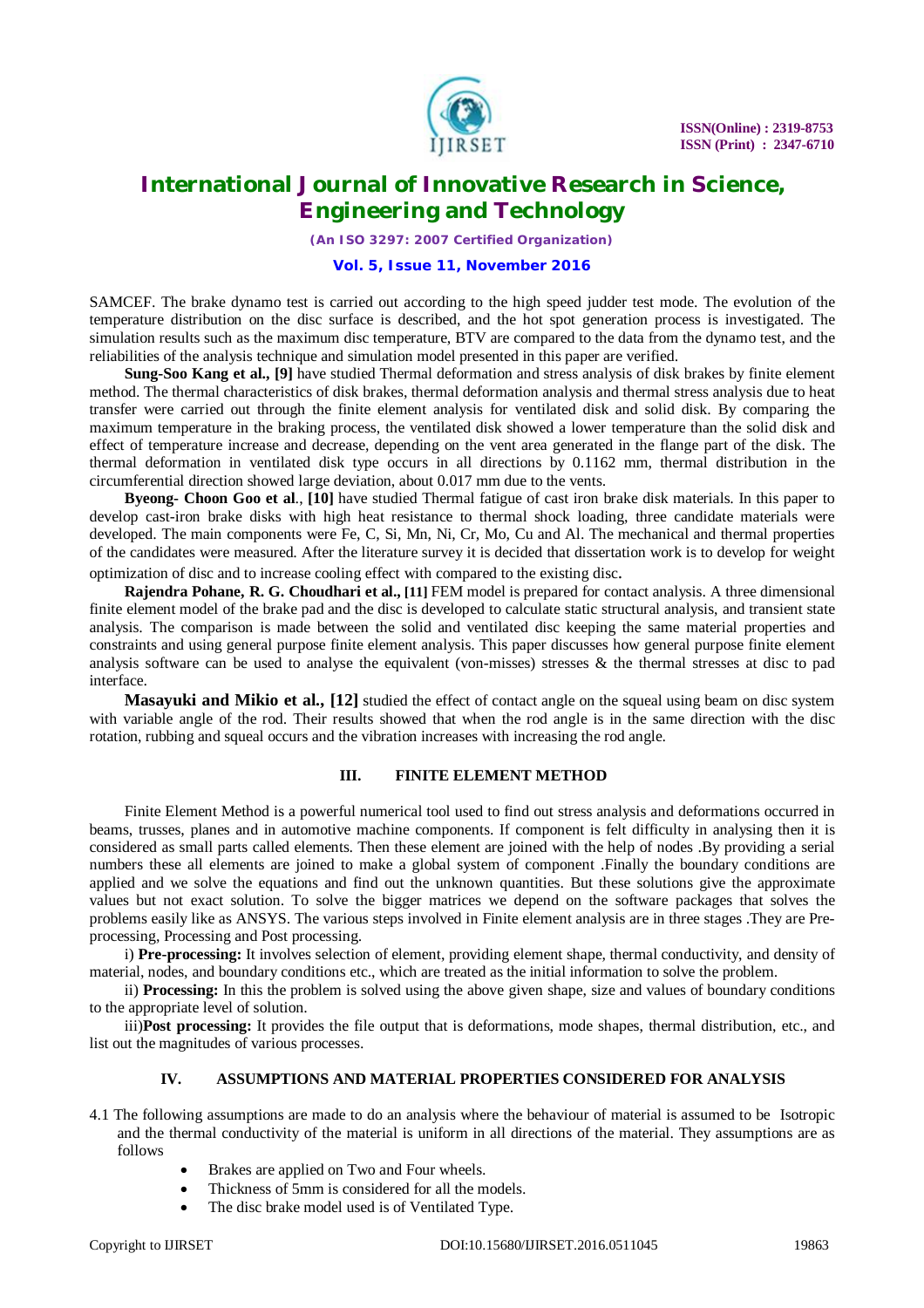

*(An ISO 3297: 2007 Certified Organization)*

### **Vol. 5, Issue 11, November 2016**

- The thermal conductivity of the material is uniform throughout.
- The kinetic energy of the vehicle is lost through disc brakes i.e. there is no heat loss between the tire and the road side.

4.2 The Aluminium properties considered for analysis are as follows, Density =  $2770 \text{ kg/m}^3$ 

Coefficient of Thermal Conductivity =  $2.3 \text{ X}$  10<sup>-5</sup> / <sup>0</sup> C Specific Heat =  $875$  J/kg $/^0$  C

#### **V. METHODOLOGY OF PRO-E CREO PARAMETRIC**

A CAD designed model is prepared in 3D for the test equipment as a model of the brake test with some variations and assumptions. The measurement fan in the funnel inlet is neglected. The surrounding temperature and pressure are considered as negligible where inlet and outlet pressures very less. For the analysis purpose the Aluminium alloy material is selected and the number of vanes are varied and taken as 18 and 32 vanes for analysis and the results of the both analysis which was done in Ansys Multi physics was compared and the results are plotted in graphs.

5.1 **Disc brake of 18 Vanes:** The interior vanes of the design model of disc brake (18 vanes) are modelled with a Aluminium alloy material which is shown in below Fig 5.1.(a) and it describes the side view design of the model done in Creo Parametric.

Similarly , Fig 5.1( b), shows the Isometric view of the same disc brake meshed with tetra shaped elements and source of heat is provided on one side of the brake with initial temperature conditions as ambient temperature of  $22^{\circ}$ C. The same ambient temperature is taken referred as the initial temperature of the brake material and after solving the brake model in Ansys Multi physics simulation, it shows the maximum temperature of  $70^0$  C.



Disc brake (side view) Disc brake (Isometric view)

**Fig 5.1: Model of the Disc Brake with 18 vanes made Aluminium alloy**

5.2 **Disc brake of 32 Vanes:** In this second case of analysis the number of count of vanes is changed from 18 to 32**.**The design model of this disc brake is also modelled in Creo with same material as Aluminium alloy which is shown in below Fig 5.2.(a) and it describes the side view of the brake. Similarly , Fig 5.2 ( b), shows the Isometric view of the same disc brake which is meshed with tetra shaped elements and heat is provided with initial temperature conditions of surrounding temperature of 22<sup>°</sup>C. After simulation it also shows the maximum temperature of 70<sup> $\degree$ </sup>C.



**Fig 5.2: Model of the Disc Brake with 32 vanes made of Aluminium Alloy**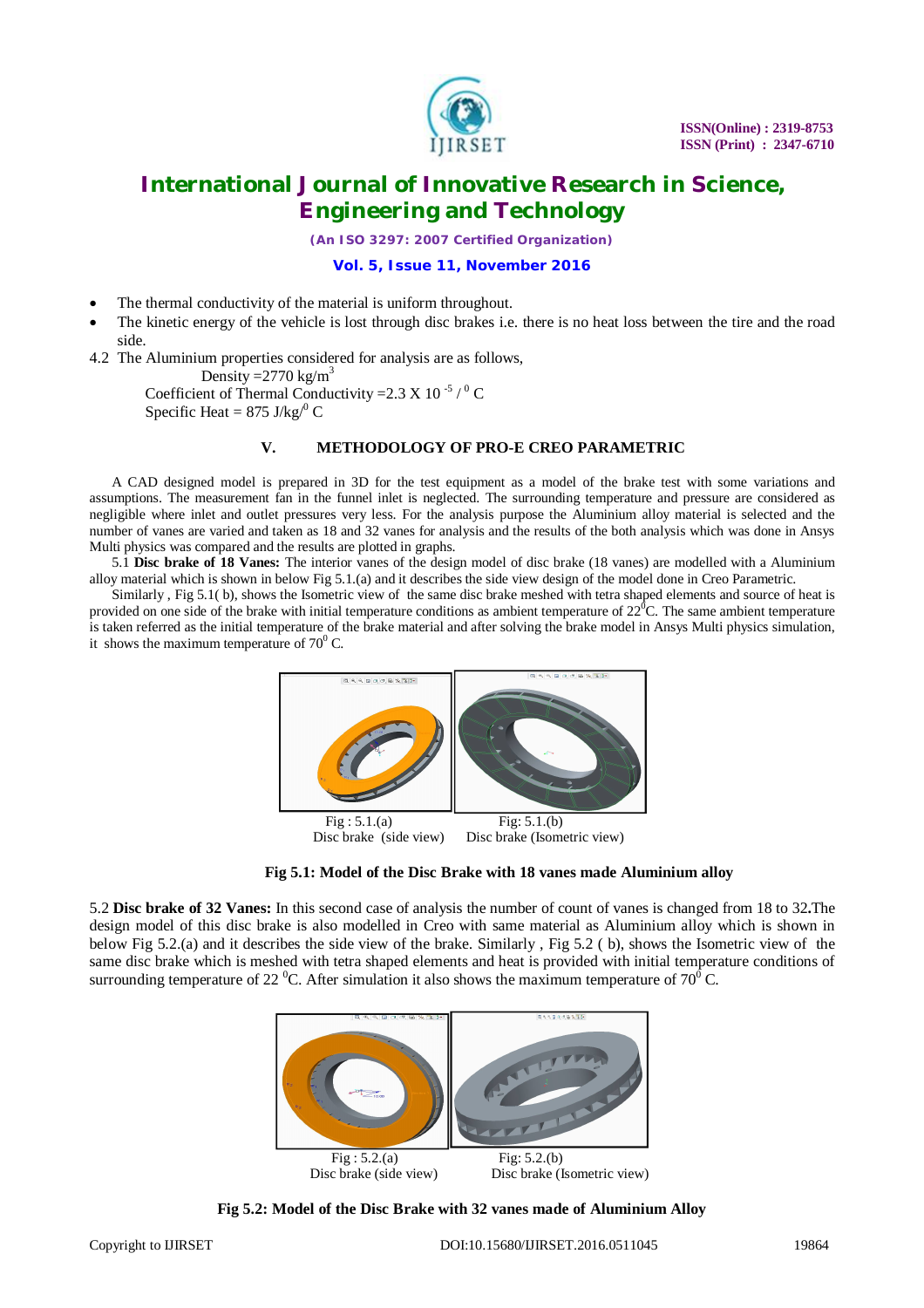

*(An ISO 3297: 2007 Certified Organization)*

#### **Vol. 5, Issue 11, November 2016**

#### **VI. ANSYS METHODOLOGY**

The ANSYS computer program is a large scale multipurpose finite element program that may be used for solving several classes of engineering analysis. The analysis capabilities of ANSYS include the ability to solve static and dynamic structural analysis, steady state and transient heat transfer problems, mode frequency and buckling Eigen value problems, static or more time varying magnetic analysis, and various types of field and coupled field applications.

In this program the ANSYS Multiphysics APDL 14.0 version is used to make the analysis by modelling the 3D model designed in Creo parametric 2.0 version and importing the object into ANSYS. For analysis the number of vanes are varied or changed to analyse the cooling performance of disc brake. Here in this work, an attempt is made with 18 and 32 vanes made of Cast Iron and Structural Steel materials are considered.

#### *A. RESULTS OF 18 VANES DISC BRAKE:*

By analysing the brake with steady state thermal condition, the disc brake results with given material and with given condition of ambient temperature it shows the following results shown in below figures from Fig 6.1(a) to Fig:6.1.(c).

The results shows that the directional heat flux varies from -733.61 W/m<sup>2</sup> to 737.33 W/ m<sup>2</sup> (Fig: 6.1.1) and total heat flux was changed from 1.496 w / m<sup>2</sup> to 980.22 W/m<sup>2</sup> (Fig: 6.1.2), and lastly the temperature has attained o to a maximum of 70  $\mathrm{^0}$  C (Fig: 6.1.3) with a minimum starting at 69.902  $\mathrm{^0}$ C.



#### *B. RESULTS OF 32 VANES DISC BRAKE:*

These are first modelled in Creo parametric and imported to Ansys and made the simulation analysis. The vane count has been changed to 32 for analysis and it shows the following results shown from Fig 6.2(a) to Fig 6.2(c).

The results shows that the directional heat flux varies from -751.16 W/m<sup>2</sup> to 740.24 W/ m<sup>2</sup> (Fig: 6.2.(a)) and total heat flux was changed from 2.0041 w / m<sup>2</sup> to 1073.4 W/ m<sup>2</sup> (Fig:6.2.(b)), and lastly the temperature has attained to a maximum of 70  $\mathrm{^0C}$  (Fig:6.2.(c))with a minimum starting at 69.901  $\mathrm{^0C}$ .



Thermal (Directional Heat Flux) Thermal (Total Heat Flux)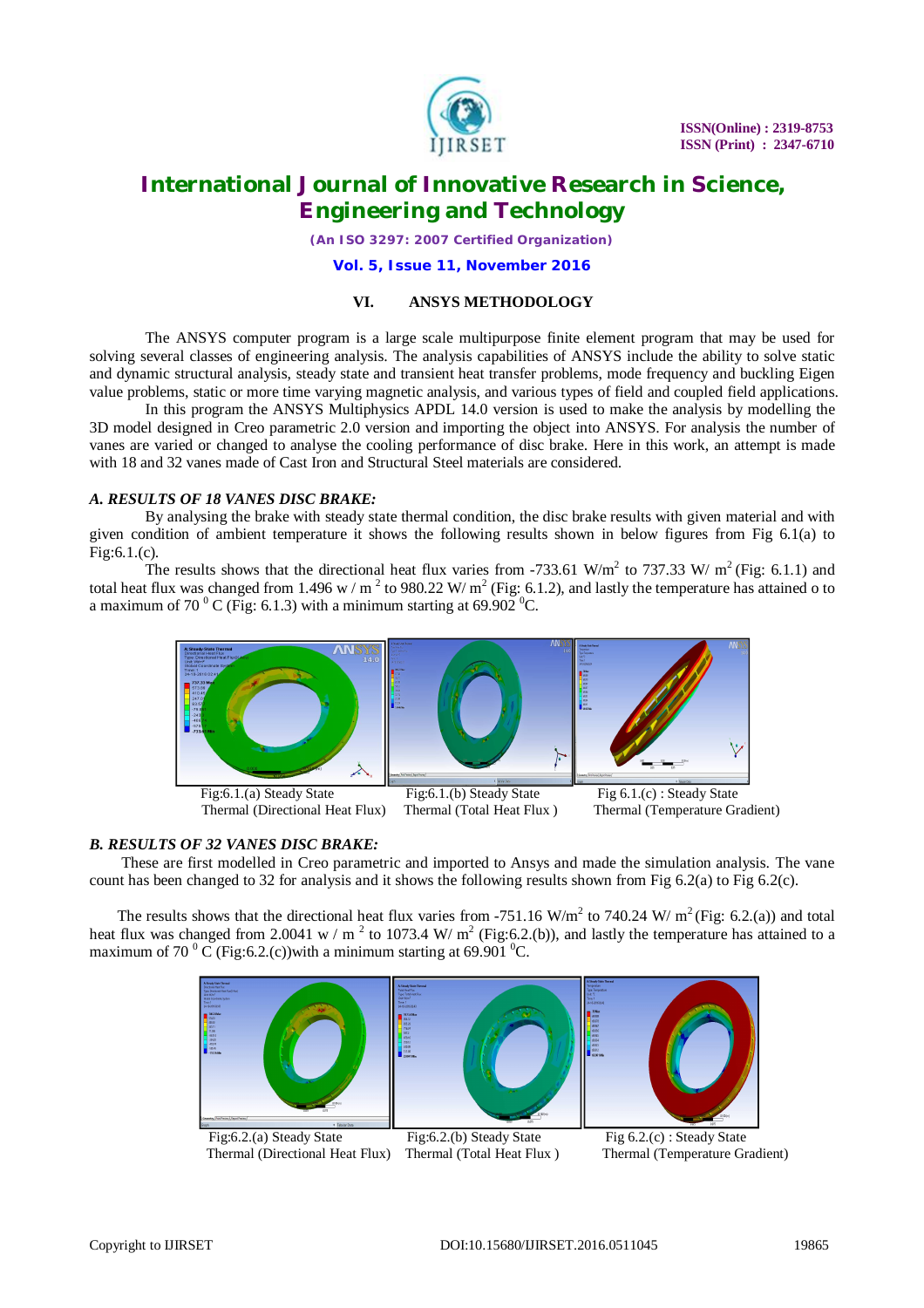

*(An ISO 3297: 2007 Certified Organization)*

#### **Vol. 5, Issue 11, November 2016**

### **VII. RESULTS AND CONCLUSIONS**

### *A. RESULTS:*

After conducting the analysis of disc brake has been done in Ansys Multi physiscs simulation by importing the model from Creo, the following results and conclusions has been finded out.

- The total temperature on the disc plate was reduced when compared to cast iron to structural steel.
- $\triangleright$  Compare to Cast Iron physical and mechanical properties, Structural steel is a better grade in ductile property, so that we concluded structural steel is the better material for disc.
- Heat flux is reduced and heat transfer rate is increased with number of vanes increased.
- By giving number of vanes air ventilation is increased radically compared to 18 vanes by doing the observation of early cooling of disc brake happened by incremental of vanes.
- $\triangleright$  The analysis results showed that, temperature field and stress filed in the process of braking phase were fully coupled.
- Static structural analysis is carried out by coupling the thermal solution to the structural analysis.
- $\triangleright$  All the values obtained from the analysis are less than their allowable values. Hence the brake disc design is safe, based on the strength and rigidity criteria.
- $\triangleright$  Comparing the different results obtained from analysis, it is concluded that more vanes ventilated type disc brake is the best possible for the present application.

### *B. CONCLUSIONS:*

The various conclusions which can be made by observing the table (Table 7.3.1) are as follows:

- The structural disc brake made of 18 vanes shows the less total heat flux (980.22 W /  $m^2$ ) when compared to disc made of 32 vanes  $(1073.40 \text{ W/m}^2)$  due to increase in surface area of through vanes which acts as a fin which transfers more heat from source.
- The temperature in both the conditions of vanes (in 18 and 32 vanes) remains same as 70  $\rm{^0C}$  of maximum.
- The directional heat flux also varied with a small variation reached a maximum level up to 737.33 and 740.24  $w/m<sup>2</sup>$  in 18 and 32 vaned disc brakes but started with negative condition in both models.

#### *C. RESULTS COMPARISON TABLE OF 18 AND 32 VANES :*

The comparison table (Table 7.3.1) shown below announces that the temperature values are same for both the vanes variation but the total heat flux has been changed from 980.22 W /  $m<sup>2</sup>$  for 18 vanes to 1073.4 W /  $m<sup>2</sup>$  for 32 vanes, and the Directional Heat flux also varied from -733.61 W/m<sup>2</sup> to 737.33 W/m<sup>2</sup> (for 18 vanes) to that of -751.16 W/m<sup>2</sup> to 740.24  $W/m^2$  (for 32 vanes).

| <b>SLNO</b> | <b>ITEM DESCRIPTION</b>                        | <b>18 VANES DISC</b> |                | <b>32 VANE DISC</b> |                |
|-------------|------------------------------------------------|----------------------|----------------|---------------------|----------------|
|             |                                                | Min                  | <b>Max</b>     | Min                 | <b>Max</b>     |
|             | Total Heat Flux $(W/m2)$                       | 1.4946               | 980.22         | 2.0041              | 1073.40        |
| 2           | Directional Heat Flux (W / m<br>2 <sub>1</sub> | $-733.61$            | 737.33         | $-751.16$           | 740.24         |
| 3           | <b>Temperature</b> $(^{0}C)$                   | 69.902               | $70^{\circ}$ C | 69.901              | $70\text{ °C}$ |

Table: 7.3.1 Table showing the comparison of results of 18 and 32 vanes disc brakes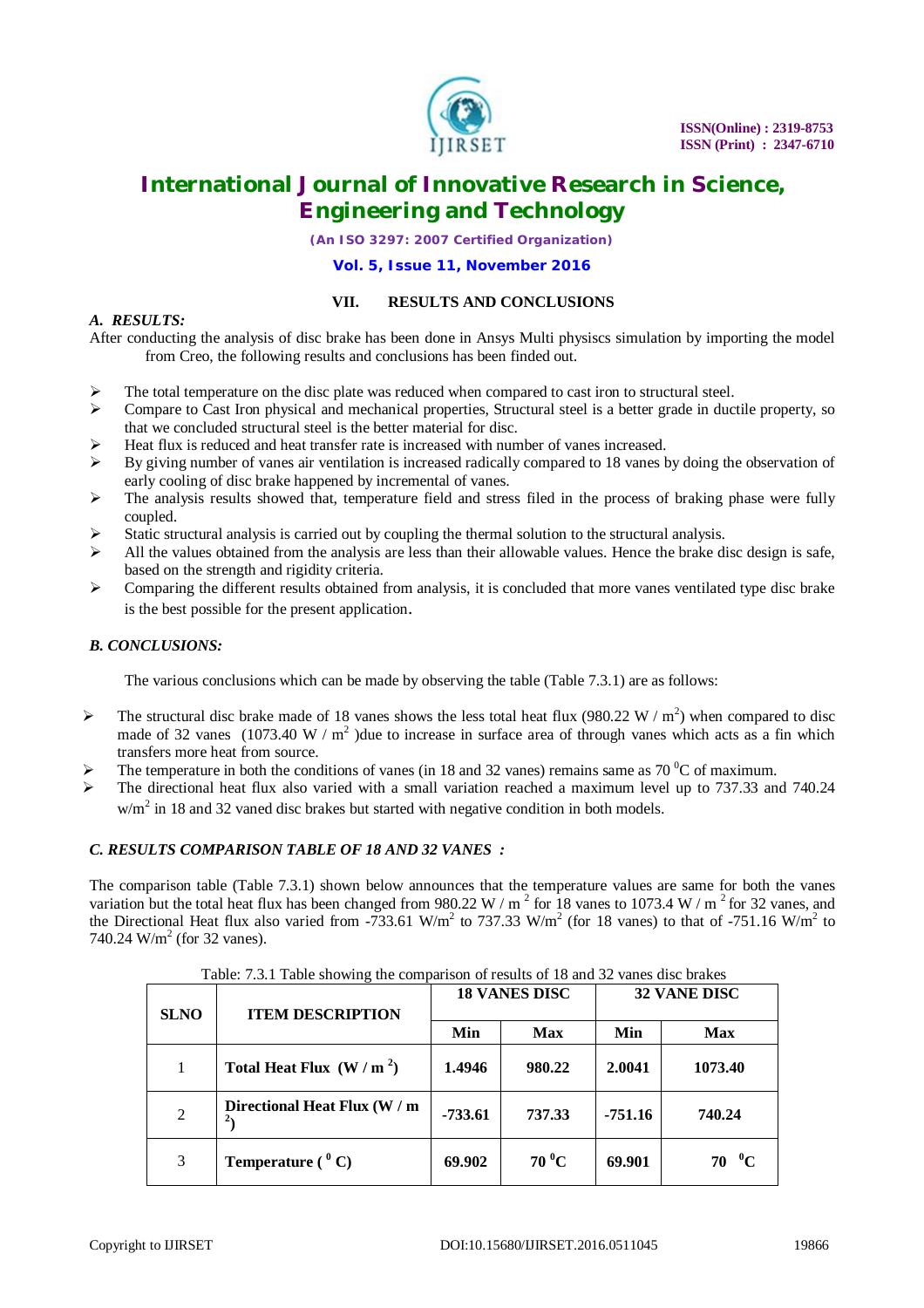

*(An ISO 3297: 2007 Certified Organization)*

#### **Vol. 5, Issue 11, November 2016**

### *D. COMPARISON GRAPHS OF 18 AND 32 VANES:*

The graphs are drawn between simulation values obtained for 18 and 32 vanes for directional heat flux in  $W/m<sup>2</sup>$  and total heat flux in  $W/m^2$  which varies rapidly in both the vanes. The comparison graph is shown in below Graph 7.4.1 for Directional heat Flux in  $W/m^2$  and this graph explains that the directional heat flux is more for 32 vaned brake disc compared to 18 vaned disc, which indicated that by increasing the number of vanes the heat can be dissipated in better way.



Graph: 7.4.1 Comparison graph showing the Directional heat flux in 18 and 32 vanes of disc brake

The graph 7.4.2 shows the differences between total heat flux occurred between 18 and 32 vanes where it is more in 32 vanes compared to 18 vanes.



Graph: 7.4.2 Comparison graph showing the Total heat flux of 18 and 32 vanes of disc brake

#### **REFERENCES**

- 1. Y. Yildiz & M. Duzgun , "*Stress Analysis Of Ventilated Brake Discs Using The Finite Element Method*" , International Journal of Automotive Technology , , Volume 11, Issue 1, pp 133–138, February 2010.
- 2. Mesut Duzgun , "*Investigation Of Thermo-Structural Behaviors Of Different Ventilation Applications On Brake Discs*", Journal of